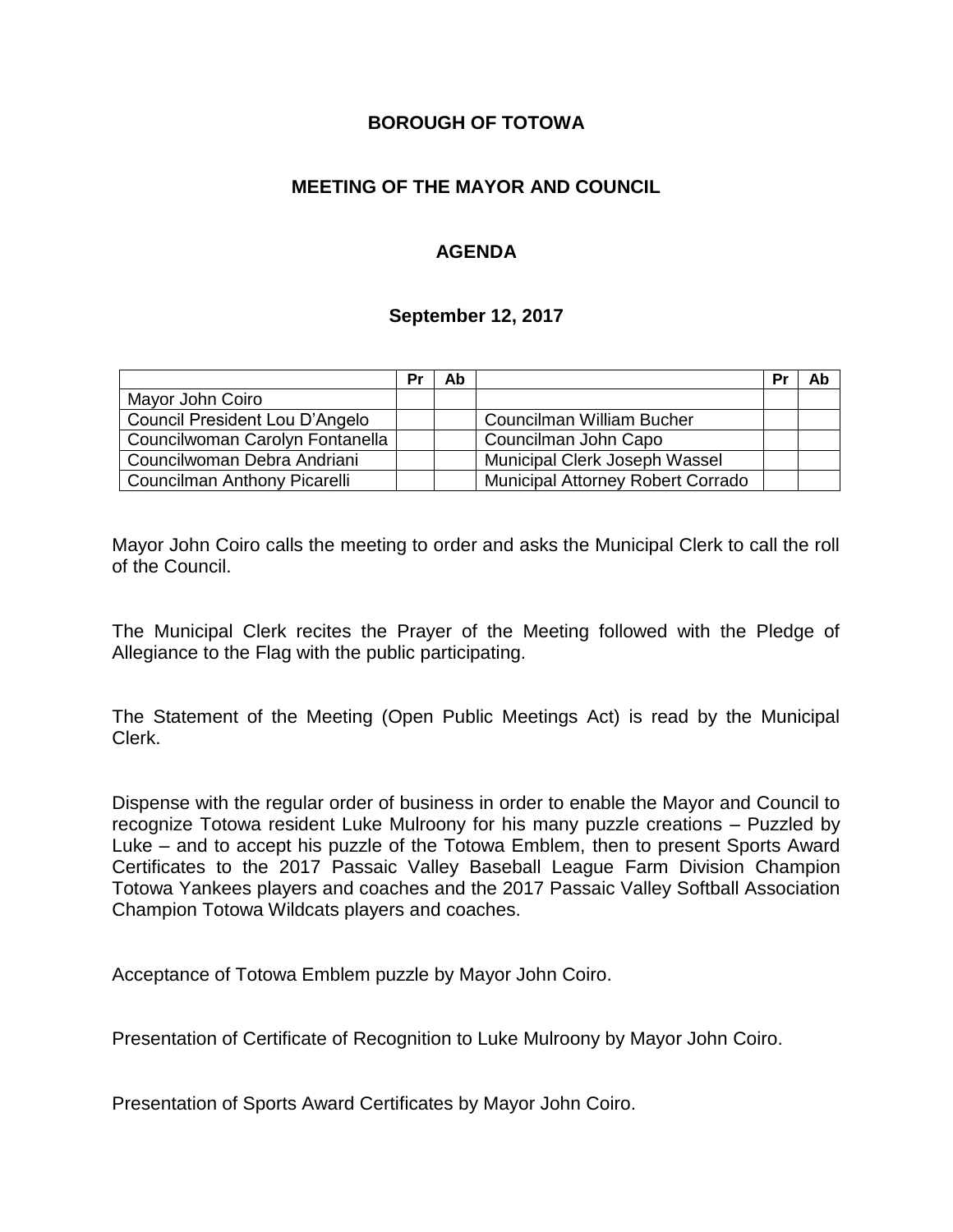Recess.

Revert to the regular order of business.

Report from Members of the Council, Municipal Clerk and Municipal Attorney.

**CITIZENS HEARD:**

Minutes of the Mayor and Council for the meeting of August 22, 2017.

### **COMMITTEE ON FINANCE: PICARELLI, D'ANGELO, FONTANELLA.**

Resolution No. 2017-19 for the payment of bills.

Resolution authorizing the Treasurer to issue refunds to various property owners due to overpayment of 3<sup>rd</sup> Quarter 2017 taxes.

Resolution Authorizing Settlement Of The 2012, 2013, 2014, 2015 And 2016 Tax Appeals Entitled Totowa Plaza Route 46 V. Borough Of Totowa.